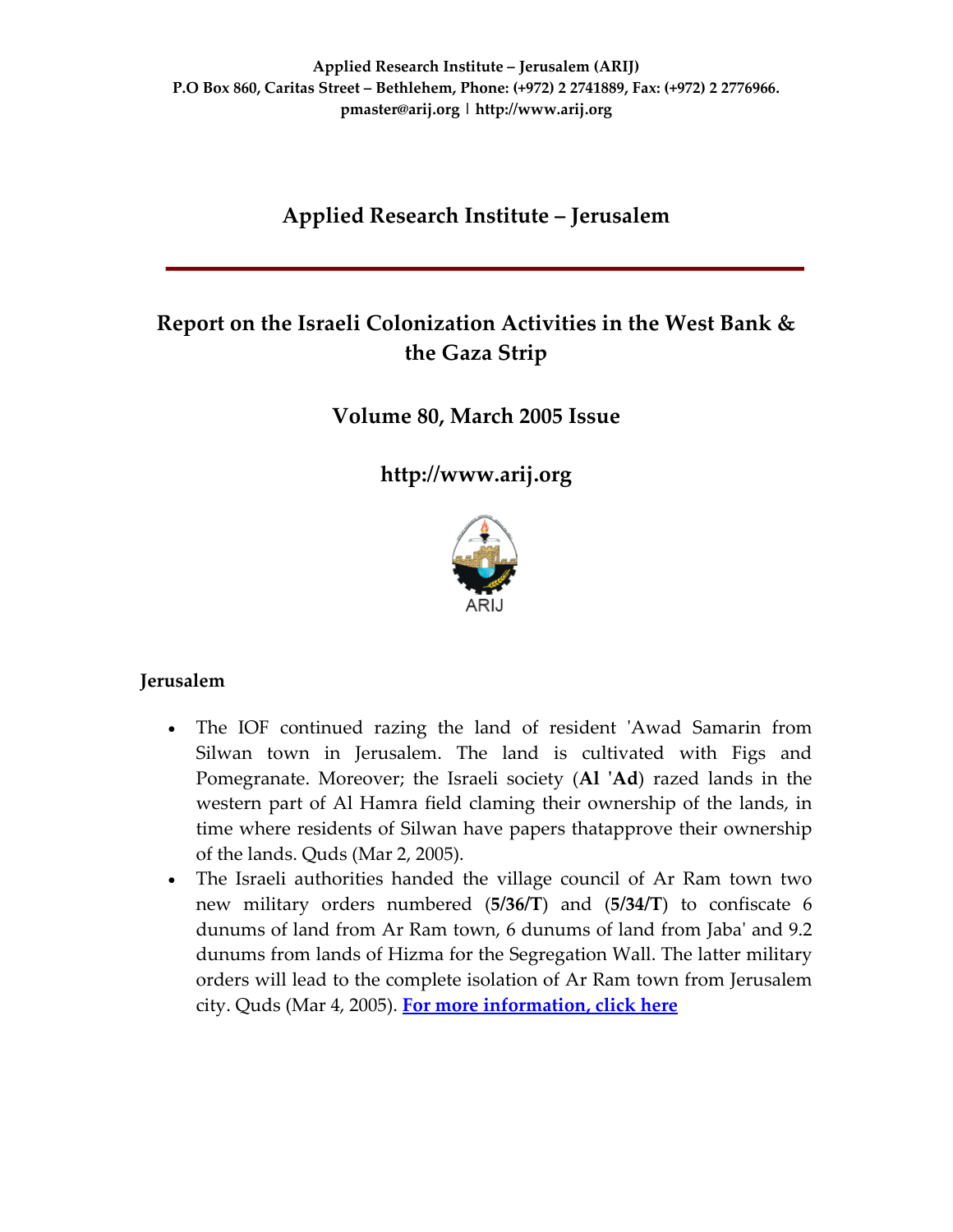**Applied Research Institute – Jerusalem (ARIJ) P.O Box 860, Caritas Street – Bethlehem, Phone: (+972) 2 2741889, Fax: (+972) 2 2776966. pmaster@arij.org | http://www.arij.org**



- Jerusalem Municipality court charged resident Amin ʹAbed Allah Jaʹabyes from Al Salʹa neighborhood in Jabal Al Mukabbir a penalty of NIS 1000,000 million for not having building permit for his four‐storey building. Quds (Mar 6, 2005).
- The IOF continued constructing the Segregation Wall in Dahyat Al Aqabat, [Hizma](http://www.poica.org/editor/case_studies/view.php?recordID=546), 'Anata, Hizma- Jaba' road, Abu Dis (near Al Quds university), Al Shayyah area, As Sawahira Ash Sharqiya, Beit Surik, Al Judaira, Beir Nabala and Beit Hanina. PLO Negotiation Affairs Department‐ Nad (Mar 8, 2005).
- The Israeli authorities handed residents of Al Barid outskirt military orders to confiscate 26.2 dunums of lands for military reasons. Wafa (Mar 9, 2005).
- The IOF took over 41.3 dunums of lands planted with Olives in As Sawahra Ash Sharqiya and Ash Sheikh Saʹed village for constructing the Segregation Wall; Another 25 dunums were announced by the IOF to be confiscated for the construction of new gates in Al ʹEzzariya, **[Abu](http://www.poica.org/editor/case_studies/view.php?recordID=331) Dis** and As Sawahira, in addition to another one in the area between At Tur and Al ʹEzzarriya; Moreover, another Israeli military to confiscate 2 dunums in Ash Shayyah area in Al 'Ezzariya to construct private gate for tourists. Quds (Mar 11, 2005).
- The Israeli authorities handed resident Emad Hasan Abu Rumi from Al ʹEzzariya town military warning to take over his house along with his land under the pretext of military reasons. Al Ayam (Mar 12, 2005).
- The Israel Defense Forces Chief of Staff Moshe Ya'alon announced that Israel plans to build a temporary fence separating Jerusalem from the West Bank by July 2005, leaving the structure in place while legal challenges to the permanent barrier are decided by the court. Haaretz (Mar 14, 2005).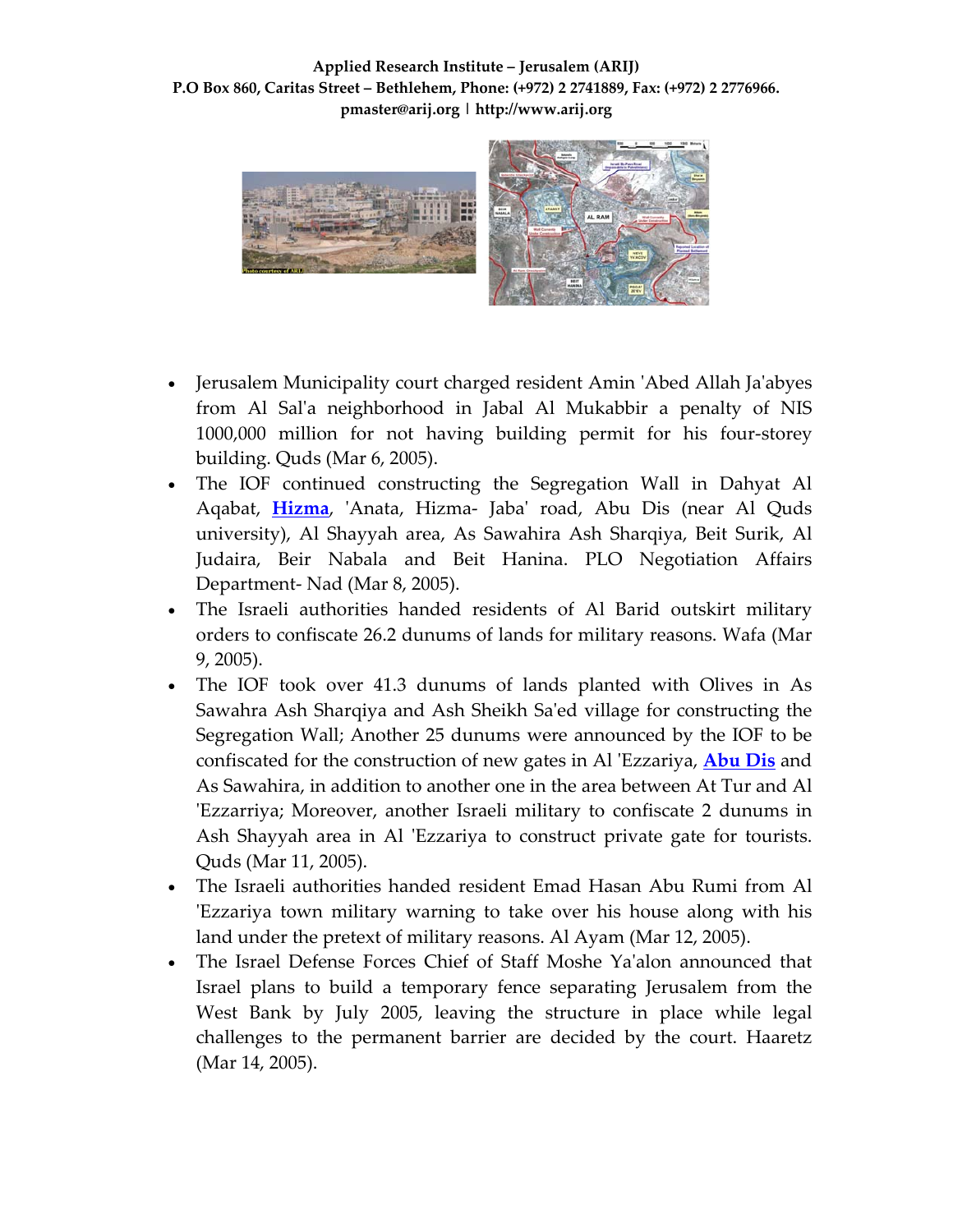- The IOF demolished the two-storey house of Subhi Al Turi in Samer-Amis area area north of Jerusalem city under the pretext of being close to the Segregation Wall path. The IOF gave Subhi no time to salvage any of their belongings. Wafa (Mar 14, 2005).
- A plan approved by the Israeli Prime Minister Ariel Sharon and by the National Security Council to encompass **Maʹale [Adumim](http://www.poica.org/editor/case_studies/view.php?recordID=428)** settlement within the Segregation Wall plan; whereby Bethlehem city will be divided so that Rachelʹs Tomb area to be annexed to Jerusalem Municipality borders. BBC+ Quds (Mar 15, 2005).
- The Israeli authorities announced that a total of 20,000 Palestinian residential houses in the city of Jerusalem and its outskirts which they allege were built without licenses. The announcement came as preparation to demolish these houses; Moreover, 6,000 Palestinian homes were handed demolition notices. Palestinians living in the Jerusalem city accused the Israeli Jerusalem municipality of imposing high taxes against them and allocating about 2 million dollars to demolish their homes. Al Jazeera (Mar 15, 2005).
- The Israeli court ordered Isma'il Rasim Al Tamemi to evacuate his house located near the walling wall near Al Aqsa Mosque conducted under the pretext of being located on a land owned by the state. Quds (Mar 15, 2005).
- The Israeli Forces continued for the third week in a row constructing part of the Segregation Wall in Ar Ram town north of Jerusalem city. Wafa (Mar 15, 2005).
- An Israeli plan to construct 3,500 housing units in Ma'ale Adumim settlement at favor of connecting it with Jerusalem city as part of the  $E_1$  $E_1$ <sup>n</sup> plan; Whereby, the residency of the police major general will be transferred from Abu Dis to the new neighborhood center. Arabynet (Mar 21, 2005) . **For more [information,](http://www.poica.org/editor/case_studies/view.php?recordID=889) click here.**
- The IOF staged into Al Barid outskirt north of Jerusalem city and set some benchmarks for the Segregation Wall to confiscate 26.2 dunums from the lands of Beit Hanina‐ Al Barid outskirt, mainly **4,10,11,15,17,19‐21‐22‐27‐** 47-56-54-115-119-136-137-138-140-144-172 blocks as stated in the military order number 05/57/T. which, at the end, will separate the houses from the lands. Moreover, the IOF finished constructing the part of the Wall in Al Kasarat area in Wadi 'Ayad northeast of Ar Ram and are preparing to pave the bypass road which will connect Nave Yaccov settlement near Al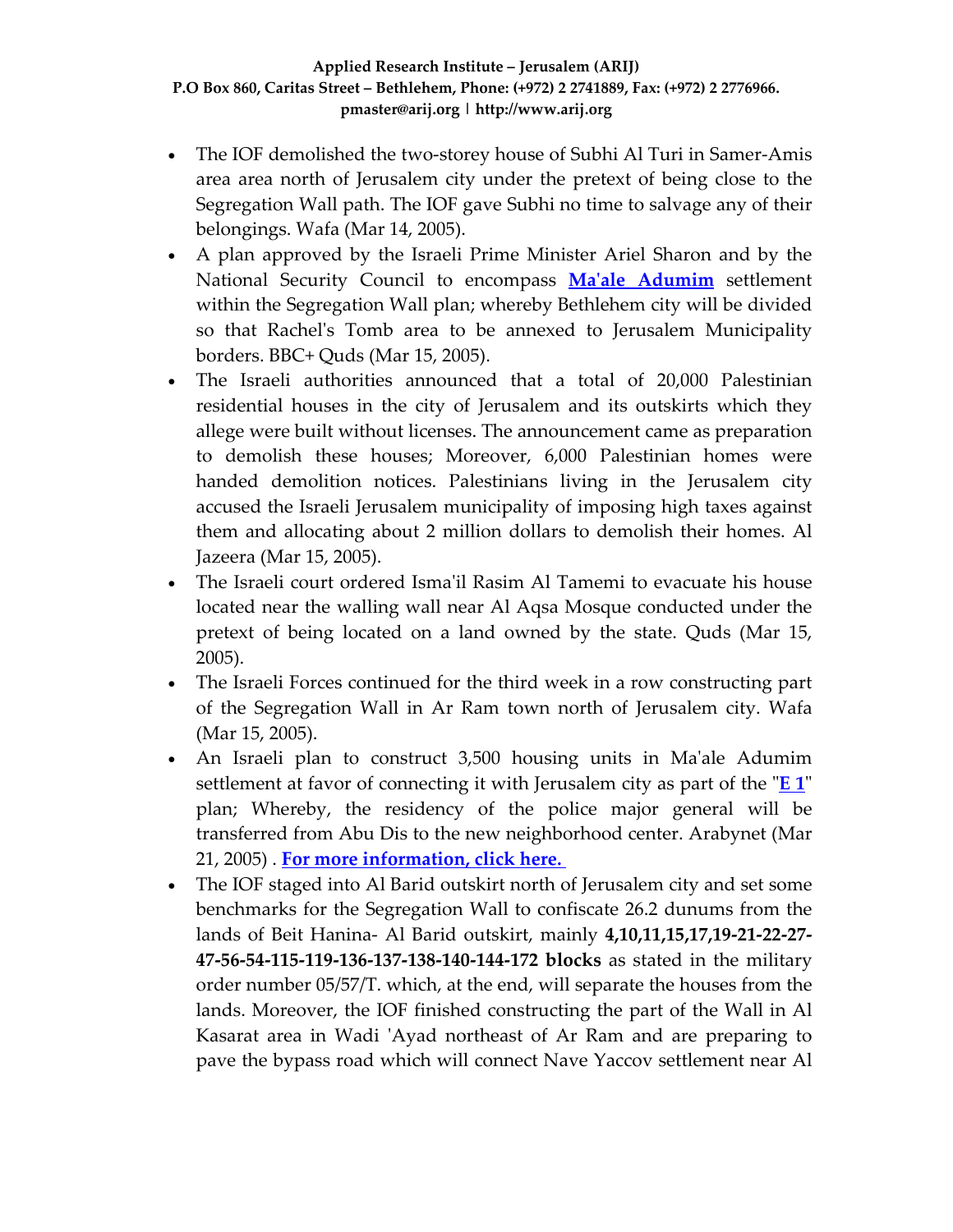Barid outskirt with those settlements established on Hizma, 'Anata and northeast of Jerusalem city lands. Wafa+ Quds (Mar 22, 2005).

- The Israeli Supreme court canceled the military order to confiscate Al Nabi Samuel lands north of Jerusalem city as a response to the appeal handed by the residents. Quds (Mar 22, 2005).
- The IOF demolished without pre-notification the house of Lutfi Ahmad Siyam in Silwan neighborhood, conducted under the pretext of not having building permits. Moreover, the IOF handed 12 families in the area military warnings to demolish their houses under the same pretext. In addition, the IOF demolished the house of Ibrahim Sarhan in Al Bustan area in the same neighborhood. Quds (Mar 23, 2005).
- The IOF started constructing the Segregation Wall in the Monasteries area west of Al 'Ezzariya town, extending from the Franciscan monastery to the Martyr cemetery in the town for the so called "Jerusalem envelope". The Wall, when completed, will isolate Al 'Ezzariya, Abu Dis and Al Sawahira towns and cities from Jerusalem. Quds (Mar 25, 2005).
- The IOF handed Palestinian landowners of Al Jib and Al Nabi Samuel northwest of Jerusalem city military order # 05/54/T to confiscate 170.7 dunums of land. Wafa (Mar 29, 2005)

# **Qalqiliyia**

- The Israeli bulldozers razed vast areas of agricultural lands and uprooted Olive trees in Kafr Thulth town east of Qalqiliya city which belong to: Ibrahim El ʹAlam, Farid Muqbil, Hamed Deeb Odeh and Zahran ʹAbed El Latif Jaber. Wafa (Mar 1, 2005).
- The IOF uprooted tens of Olive trees south of **[Mas](http://www.poica.org/editor/case_studies/view.php?recordID=377)‐ha** town in Qalqiliya city to construct part of the Segregation Wall in the area. Among the owners, the following were known: Abu Qadus family. Wafa (Mar 1, 2005).
- Israeli settlers of Kedumim settlements hindered Palestinian landowners in Kfar Qadum town northeast of Qalqiliya city from accessing their own lands. Among the owners, the following were known: Salim 'Abed El Karim Ishtewi and Taysser ʹAbed El Latif Hasan. Wafa (Mar 8, 2005). **[For](http://www.poica.org/editor/case_studies/view.php?recordID=97) related [information,](http://www.poica.org/editor/case_studies/view.php?recordID=97) click here.**
- Israeli settlers of Al Mattan outpost uprooted several Olive trees in Kafr Thulth town east of Qalqiliya to expand the borders of the outpost. Trees belong to Hamid Deeb Odeh. Wafa (Mar 9, 2005). **For related [information,](http://www.poica.org/editor/case_studies/view.php?recordID=382) [click](http://www.poica.org/editor/case_studies/view.php?recordID=382) here**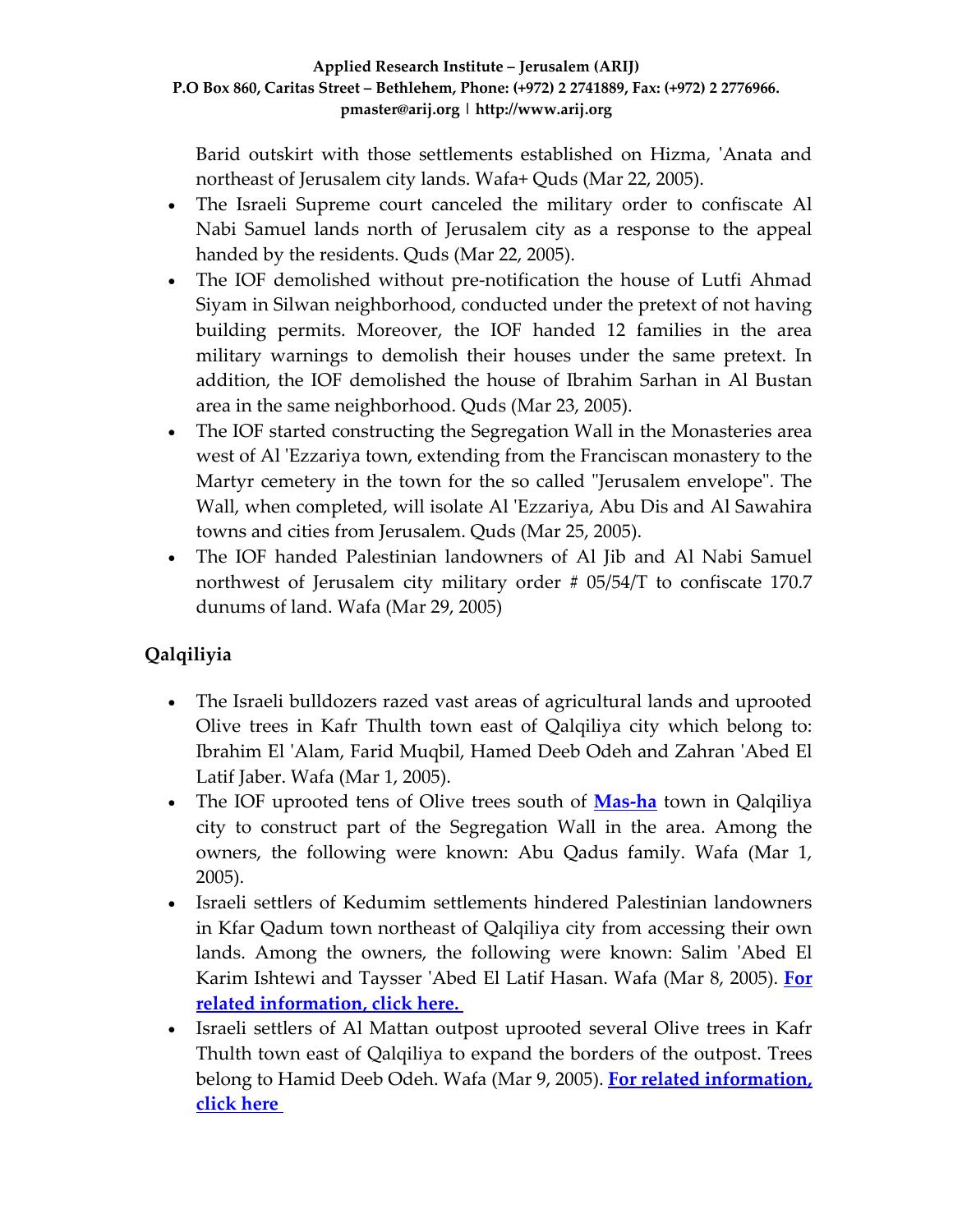- Settlers of Kedumim settlement east of Qalqilya city uprooted at least 45 Olive trees and erected new road around the settlement in Kafr Qaddum village. Trees belong to Ahmad Daoud ʹAkel. Wafa (Mar 15, 2005). **[For](http://www.poica.org/editor/case_studies/view.php?recordID=97) related [information,](http://www.poica.org/editor/case_studies/view.php?recordID=97) click here.**
- The Israeli authorities handed the two village councils of Kafr Thulth and **ʹ[Azzun](http://www.poica.org/editor/case_studies/view.php?recordID=395)** military orders to confiscate 224 dunums of lands at favor of constructing 2.140km long and 100m width Segregation Wall extending from the north to the south. Lands are located within blocks: **6** (Al Jarabat & Laura), **8** (Khallet Al Shamiya, **2** (Al Shifa, Umm Al Khawf, Khallet Abu Zaneh, Al Tarbi'iya, Al Hadiqa and Al Kafan park.). Wafa (Mar 24, 2005).
- The IOF continued working on the infrastructure of the new neighborhood (Givʹat) which is being constructed on lands of ʹIsla village and built a water tank on 30 dunums land cultivated with Olive Trees. Lands belong belong to Muhammad Ahmad ʹAbed El Karim. Quds (Mar 28, 2005).

### **Gaza**

• The Israeli authorities are planning to erect a smaller canal instead of that **[Philadelphia](http://www.arij.org/index.php?option=com_content&task=view&id=16&Itemid=26&lang=en) corridor** Israel announced to construct in January 2005 in Rafah city. This canal will have 8 meters concrete wall, barbed wires and military road. The canal at **ʺ[Philadelphia](http://www.arij.org/index.php?option=com_content&task=view&id=16&Itemid=26&lang=en) corridorʺ was supposed to** stretch along Philadelphi corridor with electrical devices that enables the detection of tunnels constructions. Besides, the canalʹs specifications were about to form the shape of a triangle, about 15 kilometers long, more than 10 meters deep with an opening of tens of meters wide. Israeli, to implement this old plan, was about to raze the  $"3000 + "Palestinian houses$ located along the path of the Corridor. Israelʹs decision to erect a smaller canal came at favor of not demolishing the Palestinian houses along the corridor. Quds (Mar 3, 2005). **See map below.**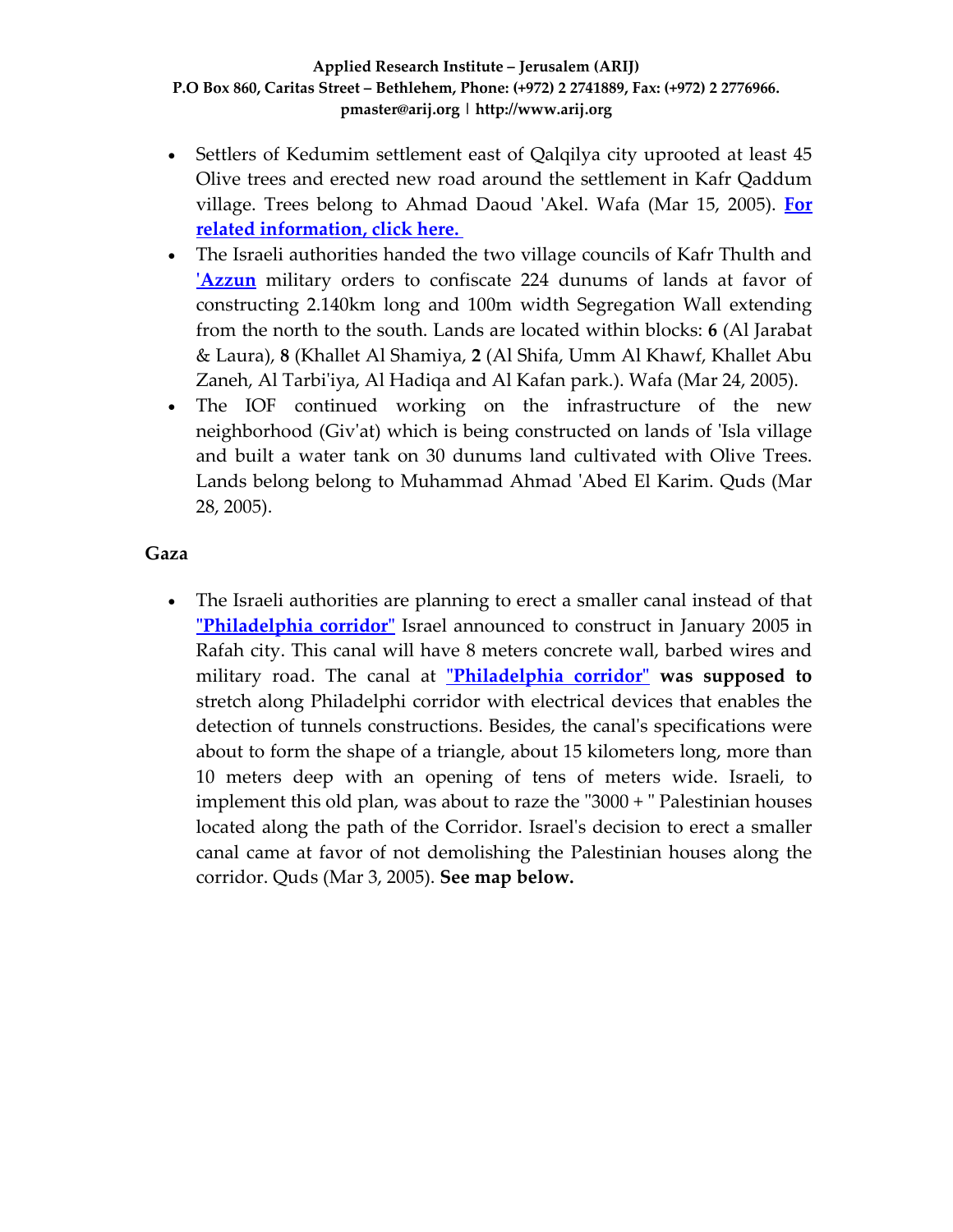



- The IOF staged into Jabalya town in northern Gaza, razed some lands and constructed a settlerʹs road in the area. PLO Negotiation Affairs Department‐ Nad (Mar 8, 2005).
- The IOF partially dismantled the military base near Al Sayfa checkpoint north of Beit Lahya city. Al Ayam (Mar 11, 2005).
- The Judicial council for the land of Israel is preparing a scheme to transfer Gush Qatif block of settlements to Ramal Nitzanim area located between ʹAskalan and Ashdod cities. Quds (Mar 11, 2005).
- The Israeli Defense Ministry is about to construct a 70 meters wide fence parallel to the one already constructed on Gaza Strip borders. This fence is to be completed before Israel begins its planned "three-to-four-week"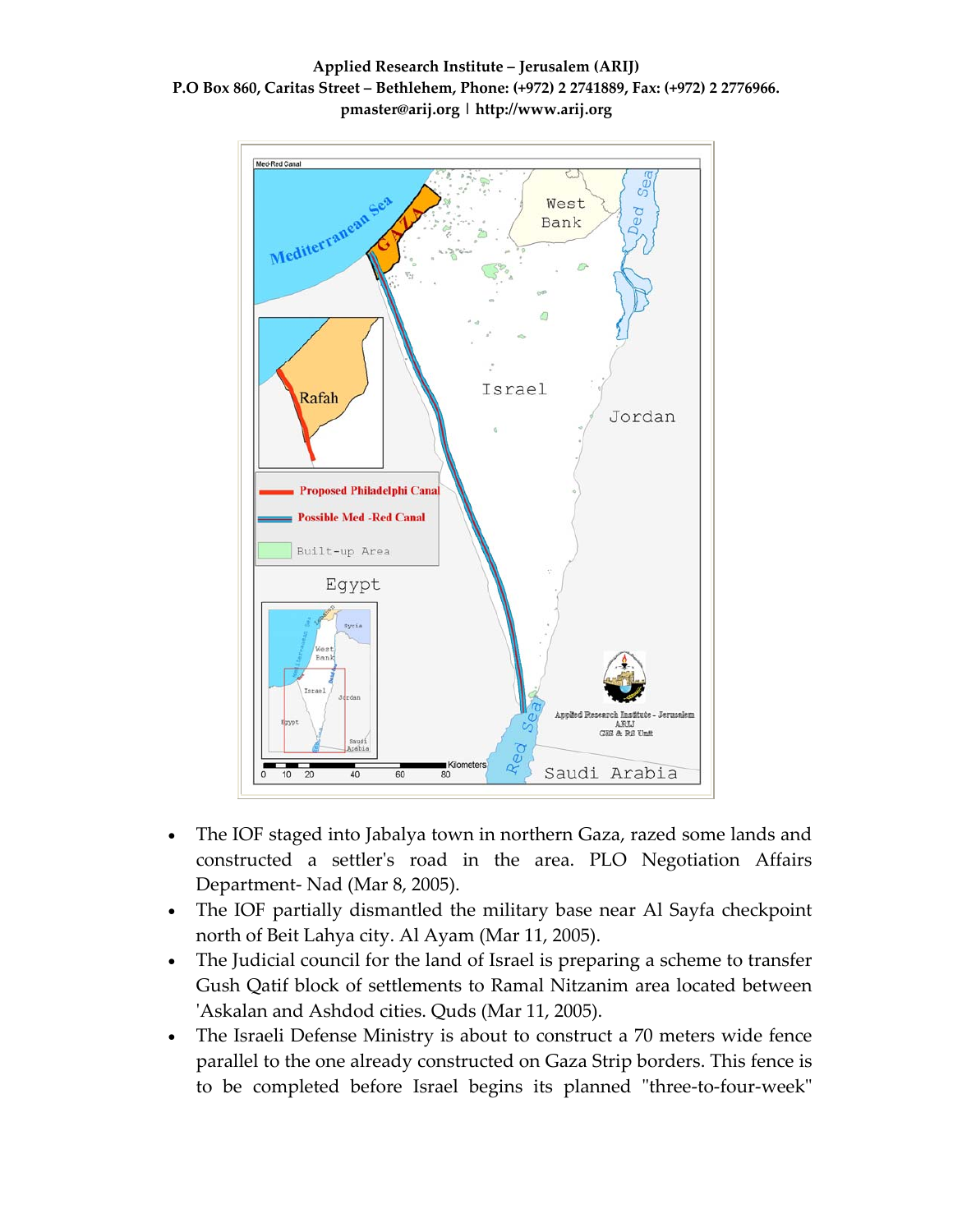evacuation of the 8693 settlers (**as provided by Haarezt daily [newspaper](http://www.haaretz.com/hasen/pages/ShArt.jhtml?itemNo=525011&contrassID=13)**) from occupied Gaza Strip by July 20. The Wall will be provided by high‐ tech equipments including surveillance cameras and sensitive detection devices. Wafa & Al Jazeera (Mar 13, 2005). **For related [information](http://www.poica.org/editor/case_studies/view.php?recordID=359) about the evacuation plan [\(Disengagement](http://www.poica.org/editor/case_studies/view.php?recordID=359) plan), click here**

- The Israeli Land authorities demand that southern kibbutz Nirim give up 700 dunums in fields for the IOF base due to **Gaza [pullout](http://www.poica.org/editor/case_studies/view.php?recordID=364)**[.](http://www.poica.org/editor/case_studies/view.php?recordID=364) Haaretz (Mar 16, 2005). **Click here for related information, provided by [PEACENOW](http://www.peacenow.org.il/site/en/peace.asp?pi=61&fld=191&docid=1192) [movement.](http://www.peacenow.org.il/site/en/peace.asp?pi=61&fld=191&docid=1192)**
- The general director of the Israeli ministry of security, Amos Yaron agreed on the plan to reinforce security on 46 towns located near Gaza Strip following the **[withdrawal](http://www.poica.org/editor/case_studies/view.php?recordID=364) from Gaza Strip**. Moreover the Israeli land Administration agreed on specializing 12,000 dunums of lands in the south for the Israeli forces to relocate their equipments after the withdrawal. Arabs48 (Mar 16, 2005).
- The IOF started constructing an electronic fence north of Kisufim road north of Wadi Al Salqa village. The fence is planned to have a distance of 200 to 400 meters, 4 m height and 4km long extending from Salah El Din road till the checkpoint located near Kisufim military base. Consequently, Palestinians families living between Kisufim road and the new electronic fence will be completely circulated. Moreover, the IOF warned 18 Palestinian families living near Kisufim road of their intention to construct an electronic gate in the area after finishing the construction of the Wall. This Gate will be opened at specific hours during the day, mainly from: 6:30 am ‐ 8:00 am, 10:30 am ‐ 13:00 pm, and from 15:00 pm ‐ 17:00 pm. Al Watan voice (Mar 20, 2005).
- The IOF dynamited the three-storey building of Salah El Din "Termit" located along the Palestinian‐ Egyptian borders south of Rafah city. Al Ayam (Mar 25, 2005).

## **Bethlehem**

• The IOF handed resident Muwfaq Khalil Mahmoud in Wadi Fukin military order to demolish his house along with three other military orders to other residents to demolish their three water wells in the village. The wells are owned by residents Ibrahim Muhammad Sukar, Othman Manasra and Isaac Manasra. Wafa (Mar 1, 2005). **For related [information,](http://www.poica.org/editor/case_studies/view.php?recordID=211) click [here.](http://www.poica.org/editor/case_studies/view.php?recordID=211)**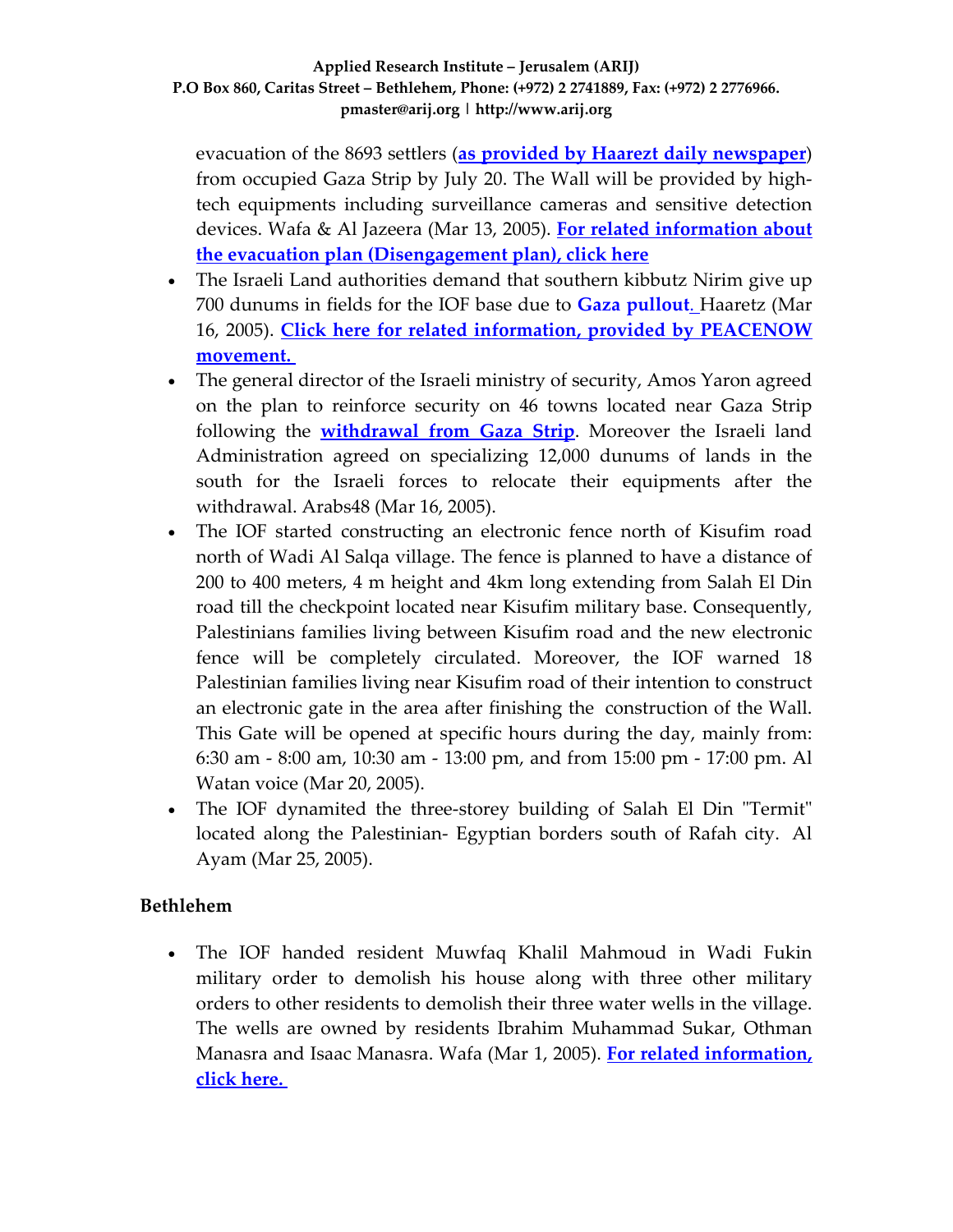The IOF continued constructing the Wall north of Bethlehem city to 'Aida refugee camp along the tunnel road (Gilo) and west of the village of Husan. PLO Negotiation Affairs Department‐ Nad (Mar 8, 2005).





• The Israeli bulldozers continued razing lands and uprooting trees in Khallet Hamama and Beir 'Ouna areas north of Beit Jala city for the Segregation Wall. The path of the wall will extend from Bilal Bin Rabah area (in the north) through **Khallet [Hamama](http://www.poica.org/editor/case_studies/view.php?recordID=389)**, Beir ʹOuna and Cremizan to reach Beit Jala from the south, Kfar Etzion and finally to Beit Iskaka. Moreover, the IOF charged some residents a penalty of NIS 14,000 to force them to leave their houses so they can attach their lands to the nearby settlement (Gilo). Wafa (Mar 20, 2005).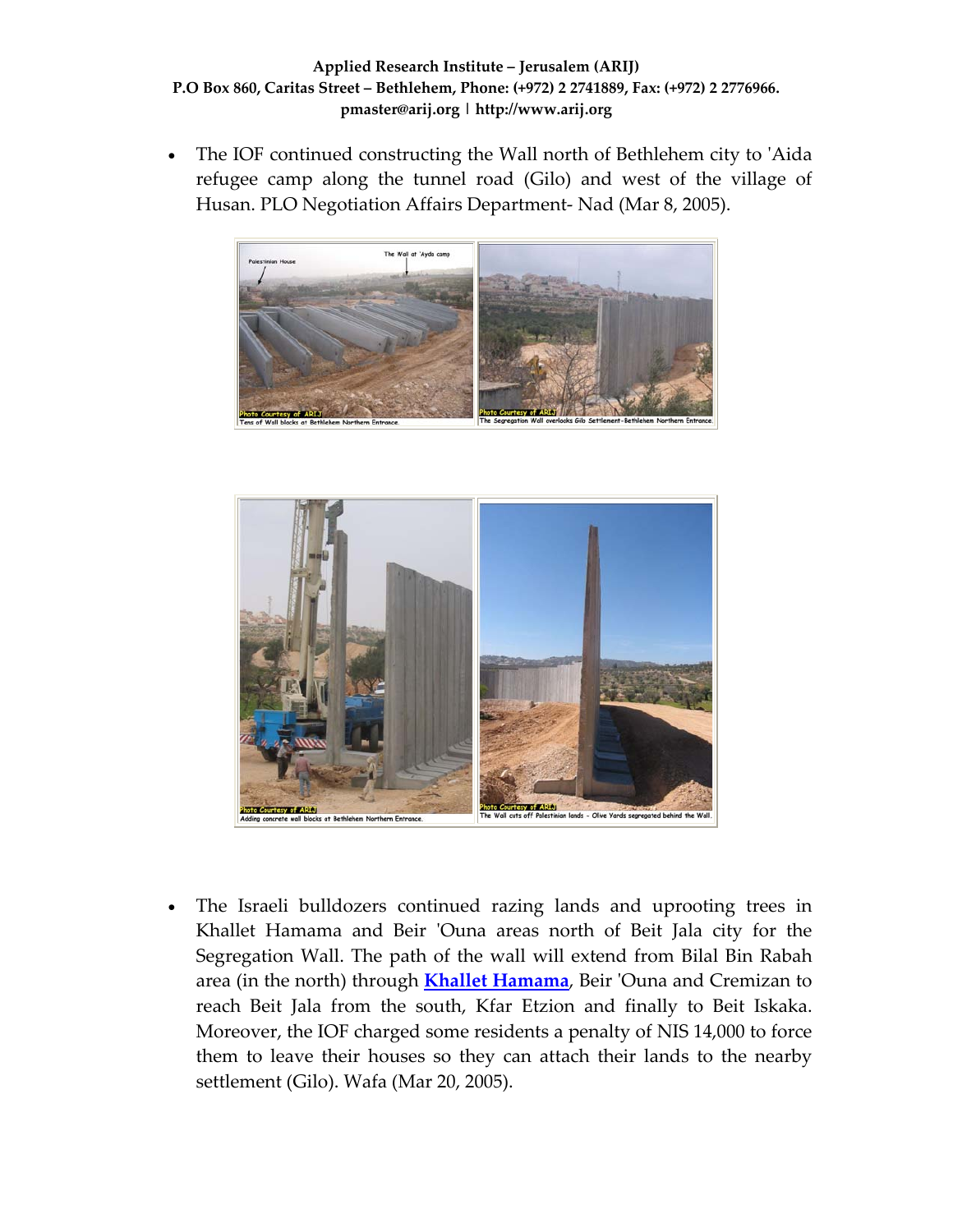• The Israeli bulldozers started razing lands around Bilal Bin Rabah Mosque in the northern entrance of Bethlehem city near the Islamic directorate. Wafa (Mar 21, 2005).



- The Israeli authorities handed Palestinian landowners in Nahhalin village southwest of Bethlehem evacuation warnings to take over more than 40,000 dunums of lands cultivated with Olive, Almonds and Vine trees. Wafa (Mar 27, 2005).
- The IOF handed the Palestinian residents of Umm Rukba area in Al Khader village military warnings to demolish their houses. The houses belong to: Hasan Jacob Daʹdouʹ, Jamel Salim Al Balbul, Muhammad Mahmoud Musa, Muhammad Saleh 'Abed El Salam & the two brothers ʹAbed and Mahmoud Ahmad ʹAbed El Salam, Ibrahim Saleh ʹAbed El Salam; In addition, the IOF demolished the barracks of Osama Ahmad Salah. Wafa (Mar 30, 2005).
- The IOF staged into Wad Rahhal village to the west of Bethlehem city and demolished six houses under the pretext of not having building licenses. Houses belong to: As'ad Muhammad Isma'il Fawaghreh (Two- storey house), Walid Muhammad Judeh, Ghaleb ʹAbed Ziyada, ʹAbed Allah Khader Ziyada, Ahmad 'Ali Ziyada and Issa 'Ali Isma'il, the last three houses are under construction. Arabs48+ Quds+ Wafa (Mar 31, 2005).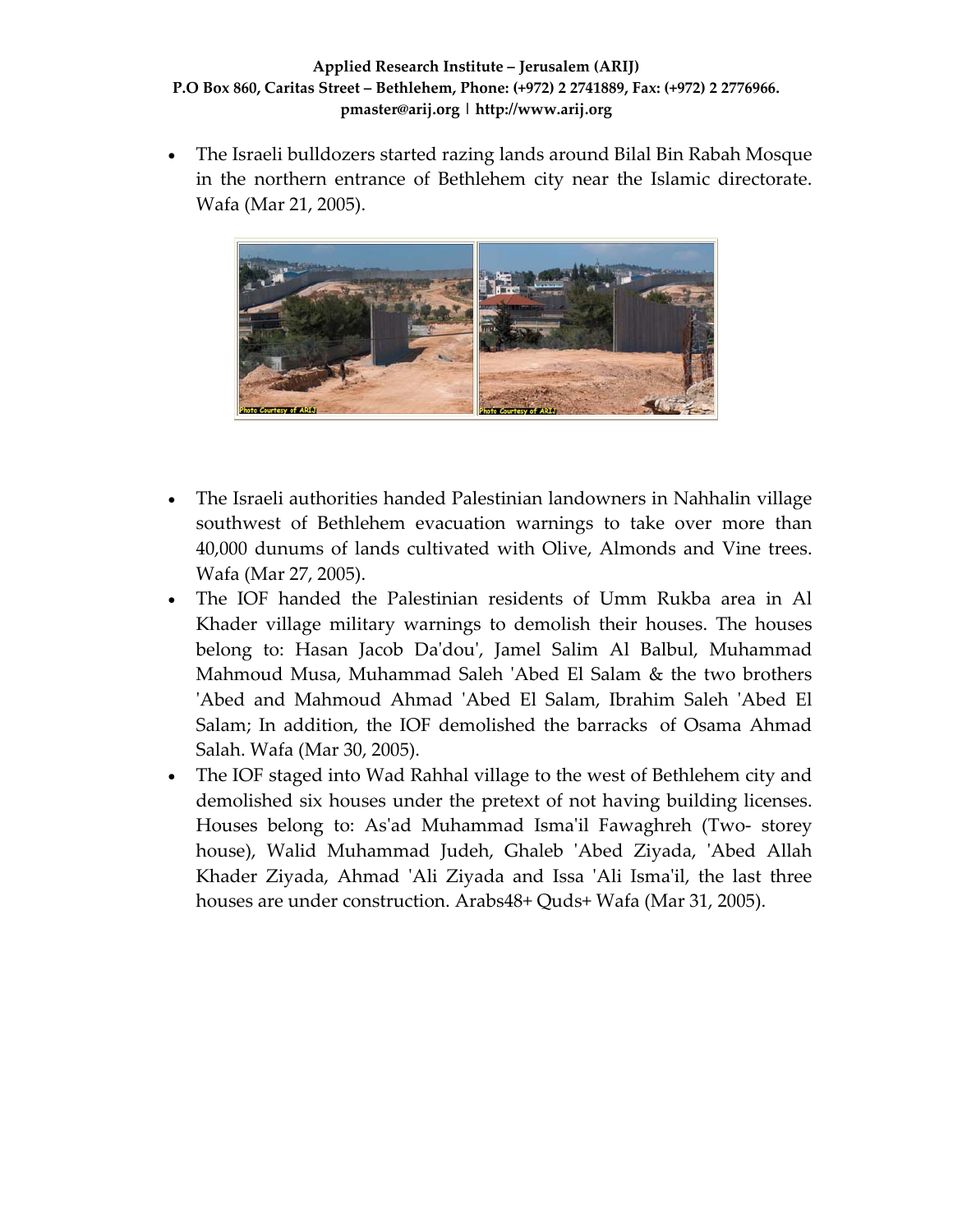

## **Tubas**

- Israeli settlers accompanied with the Israeli forces destroyed tens of vegetable caravans in the farmers market east of Tubas city in the northern valleys and stole a huge quantity of agricultural products. Wafa (Mar 1, 2005).
- The IOF hindered Palestinian farmers from accessing their lands to harvest their Beans crops in Wadi El Maleh and Al Farisiya areas in the northern valleys. Wafa (Mar 19, 2005). **[Related](http://www.poica.org/editor/case_studies/view.php?recordID=322) Cases, click here.**

## **Jenin**

- Land leveling for the Segregation Wall continues in Jalbun towards Al Mutilla, Raba, Al Mughayyir, Bardala, **ʹEin El [Beida](http://www.poica.org/editor/case_studies/view.php?recordID=375)** and towards the Jordan River. PLO Negotiation Affairs Department‐ Nad (Mar 8, 2005).
- The Israeli authorities handed the village council of Tura Al Gharbiya in Jenin military orders to confiscate 170 dunums of lands for military reasons. (Mar 16, 2005).
- The Israeli authorities handed residents: Muhammad Hashim Zeid, Yahya Yasin Zeid and Bilal Mustafa Zeid in Tura Ash Sharqiya near the Armistice line (Green line) military orders to demolish their four houses under the pretext of being unlicensed. Al Ayam (Mar 19, 2005).

## **Hebron**

• The Israeli chief commander in the West Bank Ya'ir Alof issued three military orders # 5/3/T, 5/4/T and 5/28/T to confiscate 10.677 dunums from the towns of As Samuʹ, Yatta and Adh Dhahiriya south and southeast of Hebron for the Segregation Wall. Out of the total, 10.104 dunums of land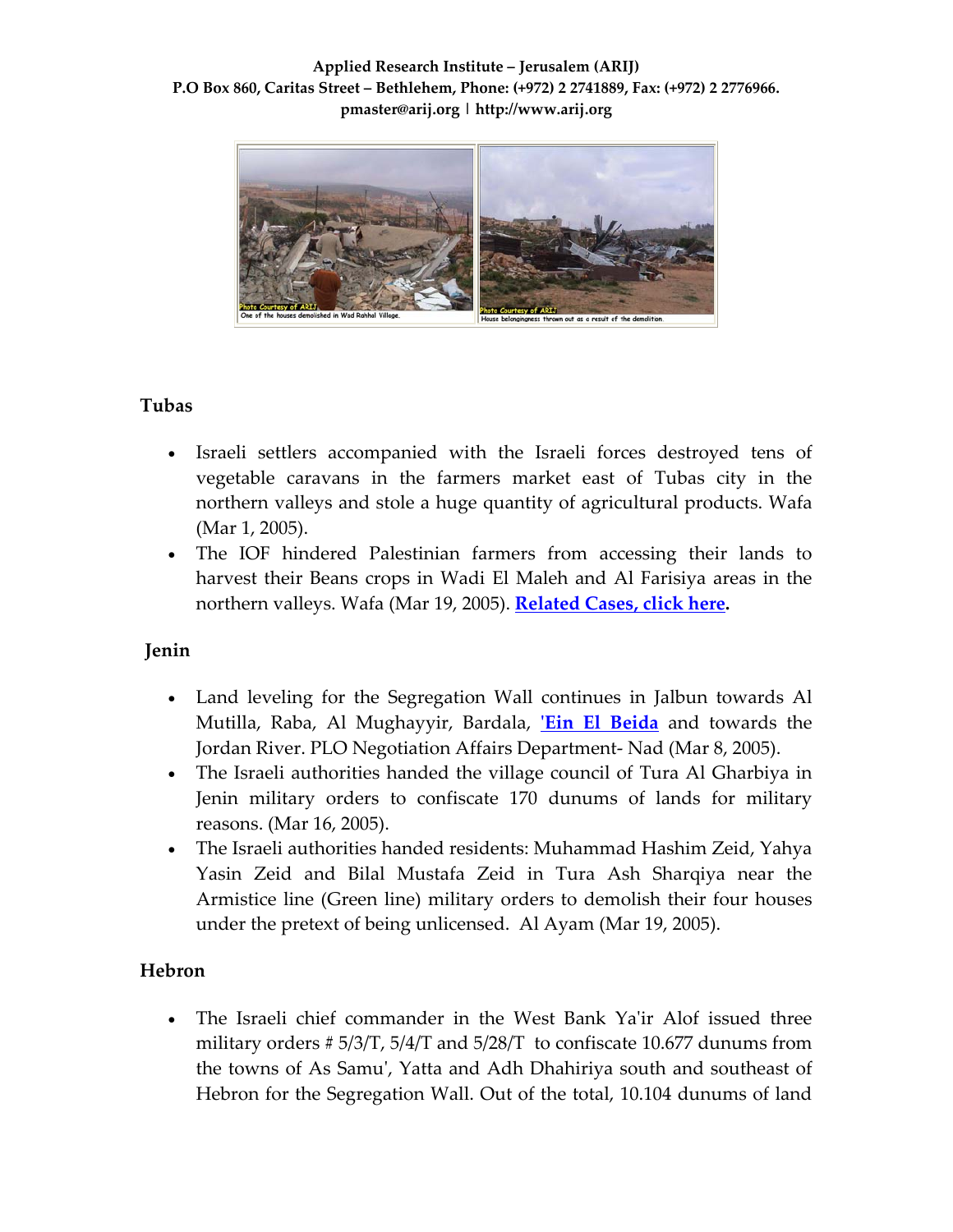will be taken from As Samu' and Adh Dhahiriya lands, extending in the area at a length of 10.0020 meters and 113 meters width. Meanwhile, the wall in Yatta town will extend at 2.227 meters long and 100 meters width, confiscating 573 dunums. Wafa (Mar 2, 2005). **For more [information,](http://www.poica.org/editor/case_studies/view.php?recordID=535) click [here.](http://www.poica.org/editor/case_studies/view.php?recordID=535)**



- settlers of Susiya settlement took over 40 dunums of land and hedged it with barbed wires in the eastern entrance of the settlement east of Yatta town to the south of Hebron city. Lands belong to the families of Al Jabour and Dʹabies. Wafa Mar 5, 2005).
- Land leveling for wall constructions continues west of Idna and Beit ʹAwwa towns, extending from the villages of Deir Samit, Beit ʹAwwa and towards the village of Al Burj. PLO Negotiation Affairs Department‐ Nad (Mar 8, 2005).
- Settlers of Abraham Aveno settlement in the old city of Hebron partially demolished the house of Abu Najeeb Al Sharabati near the outpost. It is worth mentioning that the family had to evacuate the house in year 2002 due to the violations committed by settlers. Al Ayam (Mar 10, 2005).
- The Israeli settlers put fire into a Palestinian school in Feqaqes village located between Adorim military base and Negohim settlement in Hebron city causing severe damages to the properties. Wafa (Mar 11, 2005).
- Settlers of Qiryat Arba' settlement aggressed on lands belonging to Palestinian farmers and destroyed the crops in Wad Al Hussein near the settlement. Lnads belong to Fathi Al Razim, Muhammad ʹAli Al Jaʹbari, Muhammad Rabeʹʹ Al Jaʹbari, Rasim & Khalawi Al Jaʹbari. In addition, the settlers stole sheepʹs owned by Musa and ʹAyesh Al Jaʹbari. Quds (Mar 15, 2005).
- Settlers of Ramat Yashai settlement aggressed on Palestinian houses in the area of Tel Al Rumeida in Hebron city, causing severe damages to the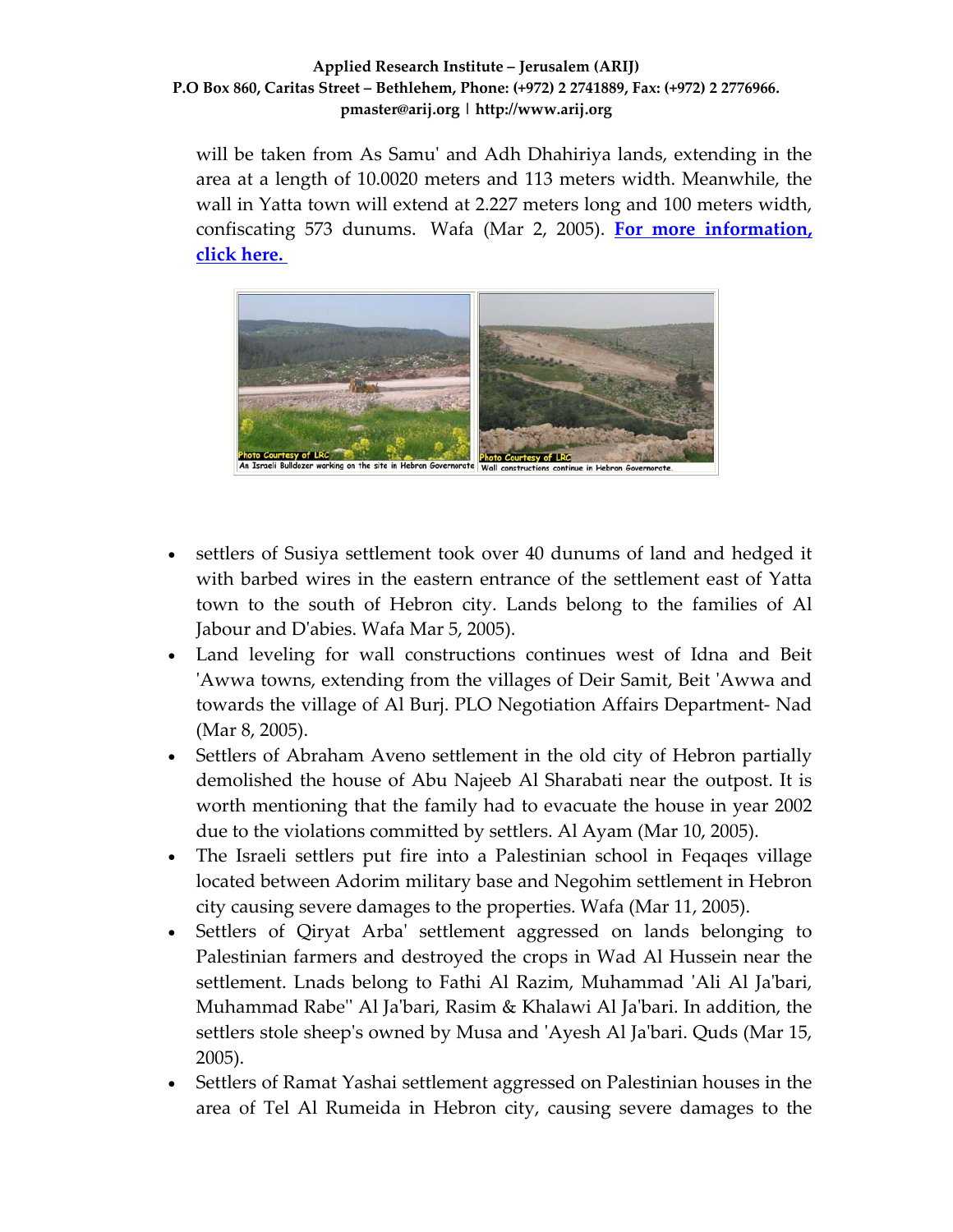houses. Among the owners, Taysser Abu ʹAysha was known. Wafa (Mar 16, 2005).

- Israeli settlers backed by the Israeli forces demolished the roof of Al Sharabaty house in the old city of Hebron. Arabs48 (Mar 17, 2005).
- Settlers of Susiya settlement hindered Palestinian landowners from accessing their 70 dunums of land located on the eastern and southern parts of the settlement. Lands belong to Al Jabour and Al Khalyala families from As Samuʹ and Yatta towns. Wafa (Mar 17, 2005).
- A group of Israeli settlers uprooted more than 30 Olives, Vines and Figs trees owned by 'Abla Khalil 'Awad Al Ragabi north of Yatta town. It is worth mentioning that this is the second time that settler aggressed on the land; Moreover, the IOF uprooted hundreds of Olive tress west of Surif town to the northwest of Hebron. Lands belong to Sami Nagi Barathʹiya, ʹAbed El ʹAziz Sbeih Barathʹiya, ʹAmir Hadoush and Muhammad ʹAbed El Rahman Ghnemat. Wafa+ Quds (Mar 21, 2005).
- The IOF razed 4 dunums of pre-confiscated lands owned by Muhammad Abu Rajab in Jabal Jawhar east of Hebron district to construct a new military base in the area. Wafa (Mar 21, 2005).
- The IOF constructed two gates in Jamal El Din Al Afaghani Street 20 m away from the Ibrahimi Mosque and hedged the area with barbed wires. Wafa (Mar 21, 2005).
- The IOF took over a residential building owned by Barakat Al Jamal in Qub Al Janeb area south of Hebron city and turned it into a military post after forcing all families to evacuate the building under the threat of weapons. Wafa (Mar 24, 2005).
- The Israeli forces took over the house of Walid Al Shubaky in Tel El Rumeida neighborhood and turned it into military barrack. Quds (Mar 28, 2005).
- The Israeli authorities are planning to construct 43 km part of Segregation Wall south of Yatta town between Shumreya and Matsvot Yahuda. Arabs48 (Mar 29, 2005).

# **Nablus**

• The Israeli chief commander Ya'er Nave handed the village council of Deir El Hatab east of Nablus city military order # (29‐02‐T) to confiscate 160 dunums of land located near Alon Moreh settlement. Lands are located within Block (10), Parcels: (4, 5,6,15, 74,75) and belong to: Muhammad Hussein 'Awad, 'Ali 'Abed Allah 'Awad, Suleiman Yousef Omran,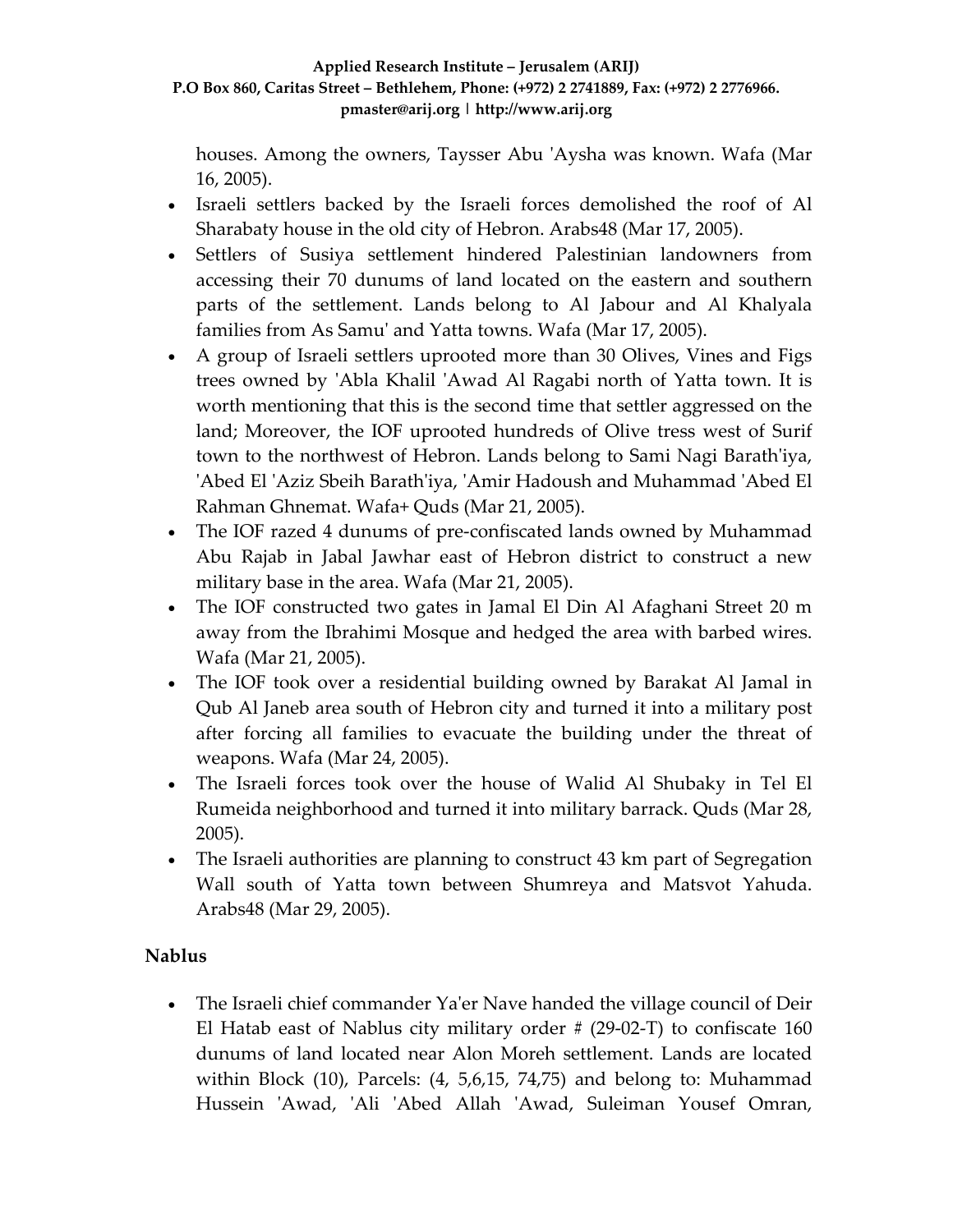Mustafa Salim Muhammad Hasan, Mustafa & ʹAbed El Badi Shehada ʹAbed El Rahman,Sakena Muhammad ʹAbed El Hadi, Sameh Nasoh ʹAbed El Hadi, Maria Muhammad ʹAbed El Hadi, ʹAʹisha Muhammad ʹAbed El Hadi, Mefleh & Faleh Hussein ʹAbed Abu Hasan. Wafa (Mar 12, 2005).

• The IOF took over the house of Mus'ab 'Abed El Khaliq in Salim village near Nablus, turning it into military post, whereby the IOF told the owner that they will stay in the house for a month. Al Ayam (Mar 28, 2005). **Click here for more [information](http://www.poica.org/editor/case_studies/view.php?recordID=193) about the village**

## **Tulkarm**

- The IOF demolished the house of 'Abed El Latif Abu Khalil in Al Nazla Al Wosta village near **Baqa Ash [Sharqiya](http://www.poica.org/editor/case_studies/view.php?recordID=284)**. Arabs48 (Mar 10, 2005).
- The Israeli authorities decided to take over 603 dunums of land in **[Shufa](http://www.poica.org/editor/case_studies/view.php?recordID=141) [village](http://www.poica.org/editor/case_studies/view.php?recordID=141)** to the southeast of Tulkarm district for military reasons. Quds (Mar 11, 2005).
- The IOF took over 8 houses in 'Allar and Saida towns north of Tulkarm city and turned them into military barracks. Among the house‐owners, the following known were: Hefzi Rushdi ʹAbed El Ghani, Fahmi ʹAbed El Halem Al Ashqar, Maʹmoun Sheded, Fahmi Series Abu Higa and Rushdi Shukri Dabouriya. In addition to another house owned by Muhammad Kitana in Al Nazla Al Gharbiya village. Wafa+ Quds (Mar 13, 2005).
- The IOF staged into 'Atil town north of Tulkarm city and took over the houses of Mustafa Naʹemi, Muhammad Abu Saʹda and Subhi Ahmad Balah and turned them into military barracks. Al Ayam (Mar 24, 2005).

### **Ramallah**

- The Israeli Supreme court issued an order to start constructing the Segregation Wall in Balʹin and Safa villages west of Ramallah city. Quds (Mar 5, 2005).
- The Israeli bulldozers started constructing the Segregation Wall around Bil'in village west of Ramallah city in Qala' Al Namil, Ad Daher and Wa'rit Al Masjed areas. Wafa (Mar 7, 2005).
- The IOF continued closing the entrance of Al Mughayyir village with dirt barricades. PLO Negotiation Affairs Department ‐ Nad (Mar 8, 2005).
- The Israeli troops continued constructing part of the Segregation Wall in Beit Liqya, Saffa, Betuniya, **[Budrus](http://www.poica.org/editor/case_studies/view.php?recordID=335)**, Deir Qides, Biʹlin, Naʹlin and **[Al](http://www.poica.org/editor/case_studies/view.php?recordID=285) [Midya](http://www.poica.org/editor/case_studies/view.php?recordID=285)** villages. PLO Negotiation Affairs Department‐ Nad (Mar 8, 2005).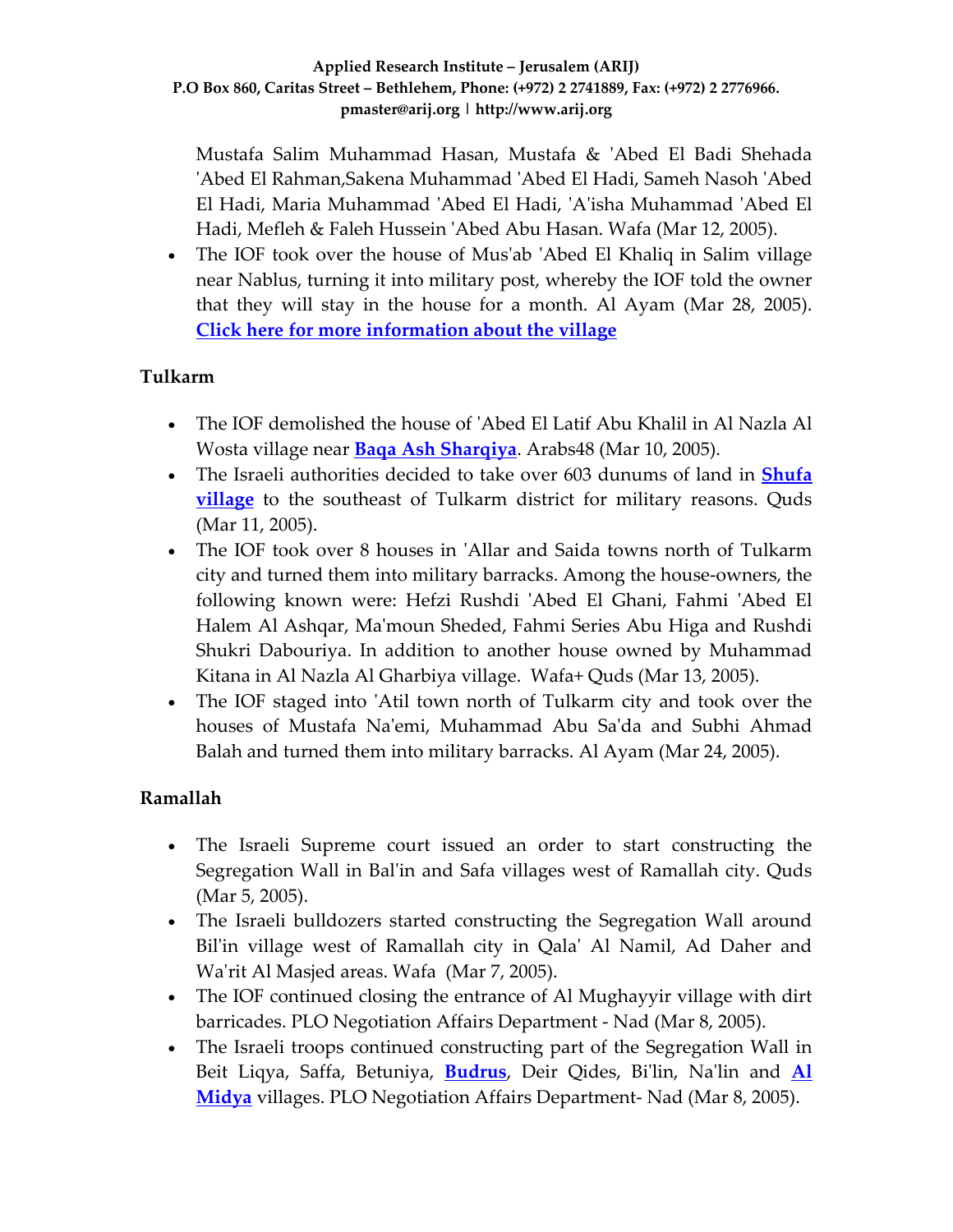- For the third time settlers of Halmesh settlement aggressed on water springs and 350 dunums of lands in the spring's area (Al Yanabi'), an area located between Al Nabi Saleh and Deir Nizam villages north of Ramallah. Wafa (Mar 18, 2005).
- The two-storey house of Marzouq Dar Yasin in Bal'in village west of Ramallah city were severely damaged due to the heavy shelling the area received. Wafa (Mar 21, 2005).
- The Israeli Prime Minister Ariel Sharon is planning to erect a new bypass road connecting Ramallah Governorate with Bethlehem Governorate at favor of preventing Palestinians from entering Jerusalem city. Al Ayam (Mar 22, 2005).
- The IOF started constructing the second part of the Segregation Wall on lands of Safa village to the west of Ramallah district. Wafa (Mar 29, 2005).

## **Jericho**

• The Israeli settlers hindered Palestinian landowners in Al 'Auja town north of Jericho city from accessing their 650 dunums cultivated with wheat and Barley. Quds (Mar 28, 2005).

## **Others**

- The Israeli Civil Administration is issuing electronic cards to ease the movement of Palestinians accessing wall gates and checkpoints. The cards, as provided by the Israeli Civil Administration, will be valid for two years and will be used for identifying Palestinians through hands and finger prints. Quds (Mar 12, 2005).
- The Israeli Prime Minister Ariel Sharon intends to dismantle 24 illegal outposts in the West Bank established since March 2001. Arabs48 (Mar 14, 2005). For more information click **[1](http://www.poica.org/editor/case_studies/view.php?recordID=480) & [2](http://www.poica.org/editor/case_studies/view.php?recordID=419)**. See also example of an Israeli outpost.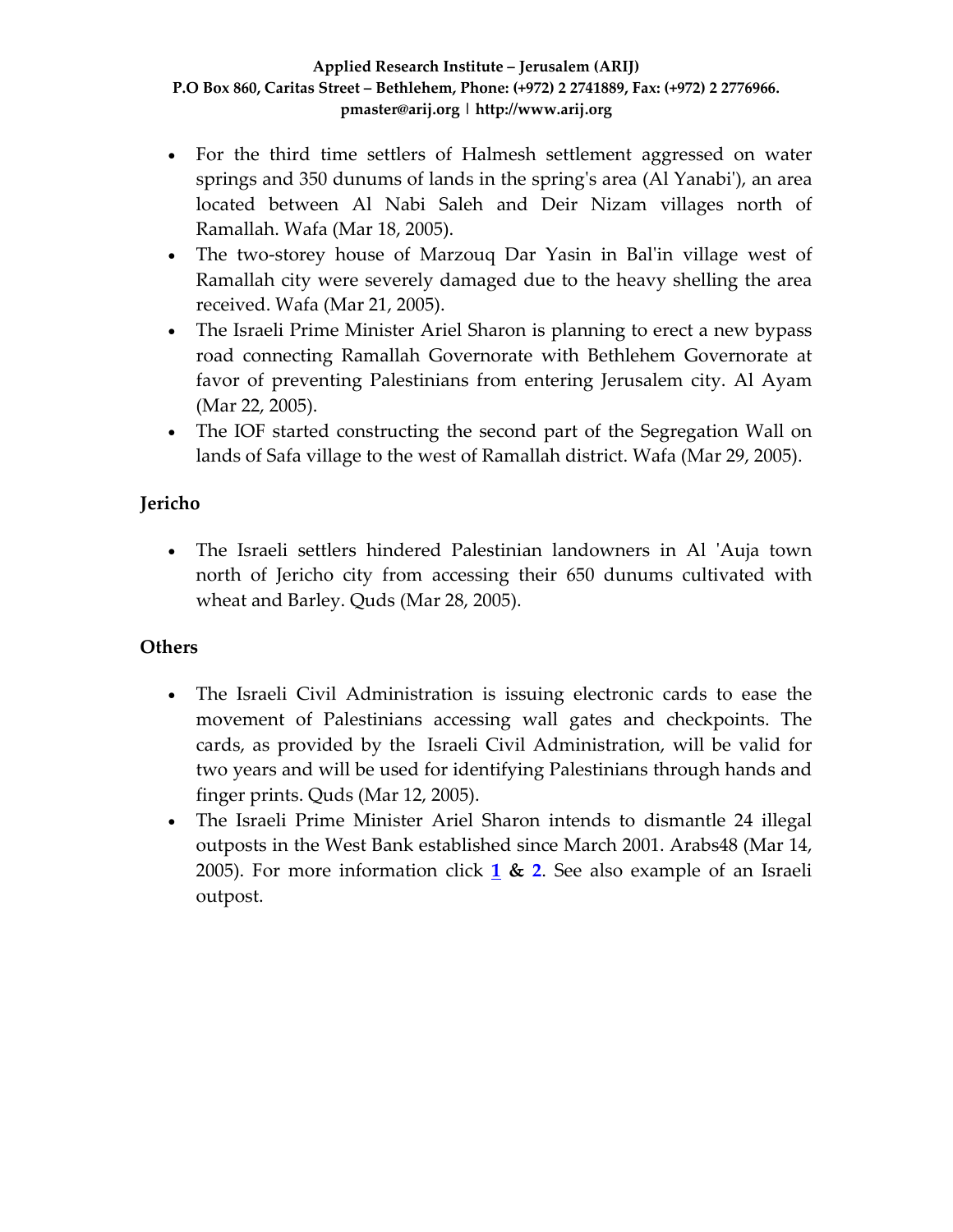

• The Israeli Government is working on a Strategic plan "Developing the Negev and the Galilee" aiming at decreasing the unemployment rate, at the same time increasing the number of Israeli settlers in the Negev area by the year 2010 to (1.100.000) and in the Galilee to one million and a half. Arabs48 (Mar 14, 2005).

| <b>District</b> | Land<br>Confiscated<br>(Dunum) | Land<br><b>Threatened</b><br>(Dunum) | Uprooted<br><b>Trees</b> | <b>Houses</b><br>Demolished | <b>Houses</b><br><b>Threatened</b><br>to be |
|-----------------|--------------------------------|--------------------------------------|--------------------------|-----------------------------|---------------------------------------------|
|                 |                                |                                      |                          |                             | demolished                                  |
| Bethlehem       | $\mathbf{0}$                   | 40000                                | $\bf{0}$                 | 6                           | 10                                          |
| Jerusalem       | 312.6                          | 0                                    | 826                      | $\overline{\mathbf{4}}$     | 13                                          |
| Jenin           | 170                            | $\bf{0}$                             | 0                        | $\bf{0}$                    | $\overline{4}$                              |
| Tulkarm         | 603                            | 0                                    | 0                        | $\mathbf{1}$                | $\theta$                                    |
| Ramallah        | $\mathbf{0}$                   | 0                                    | 0                        | $\bf{0}$                    | $\boldsymbol{0}$                            |
| <b>Nablus</b>   | 160                            | $\bf{0}$                             | $\mathbf{0}$             | $\bf{0}$                    | $\overline{0}$                              |
| Salfit          | $\bf{0}$                       | 0                                    | $\bf{0}$                 | $\bf{0}$                    | $\overline{0}$                              |
| Jericho         | $\bf{0}$                       | 0                                    | 0                        | $\bf{0}$                    | $\overline{0}$                              |
| Gaza            | $\mathbf{0}$                   | 0                                    | O                        | 3                           | $\theta$                                    |
| Qalqiliya       | 254                            | 0                                    | 645                      | 0                           | $\overline{0}$                              |